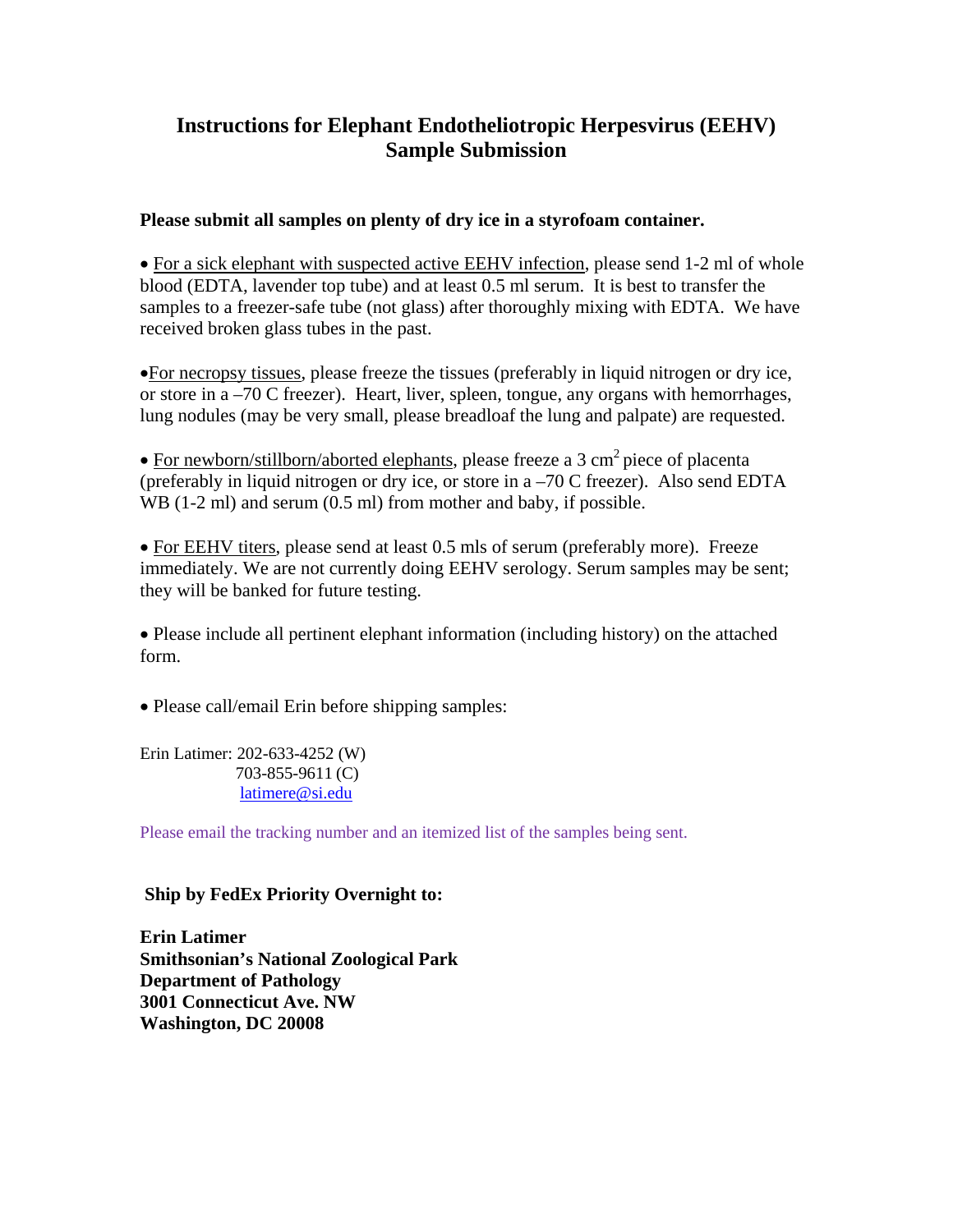# **Request for EEHV testing**

**Department of Pathology Smithsonian's National Zoo 3001 Connecticut Ave. NW Washington, DC 20008 (202) 633-4252**

| Address                                                                                                               |                                                         |
|-----------------------------------------------------------------------------------------------------------------------|---------------------------------------------------------|
| <u> 1989 - Johann Harry Harry Harry Harry Harry Harry Harry Harry Harry Harry Harry Harry Harry Harry Harry Harry</u> |                                                         |
|                                                                                                                       |                                                         |
|                                                                                                                       |                                                         |
|                                                                                                                       |                                                         |
|                                                                                                                       |                                                         |
| Reason for request (i.e. current symptoms of possible EEHV, or possible exposure to                                   |                                                         |
| EEHV)                                                                                                                 |                                                         |
| ,我们就会在这里的人,我们就会在这里的人,我们就会在这里的人,我们就会在这里的人,我们就会在这里的人,我们就会在这里的人,我们就会在这里的人,我们就会在这里的人                                      |                                                         |
|                                                                                                                       |                                                         |
| Before sending samples, please call/email Erin Latimer                                                                | 202-633-4252 (W)<br>703-855-9611 (C)<br>latimere@si.edu |

## **Please send samples Priority Overnight on dry ice or ice packs in a styrofoam cooler.**